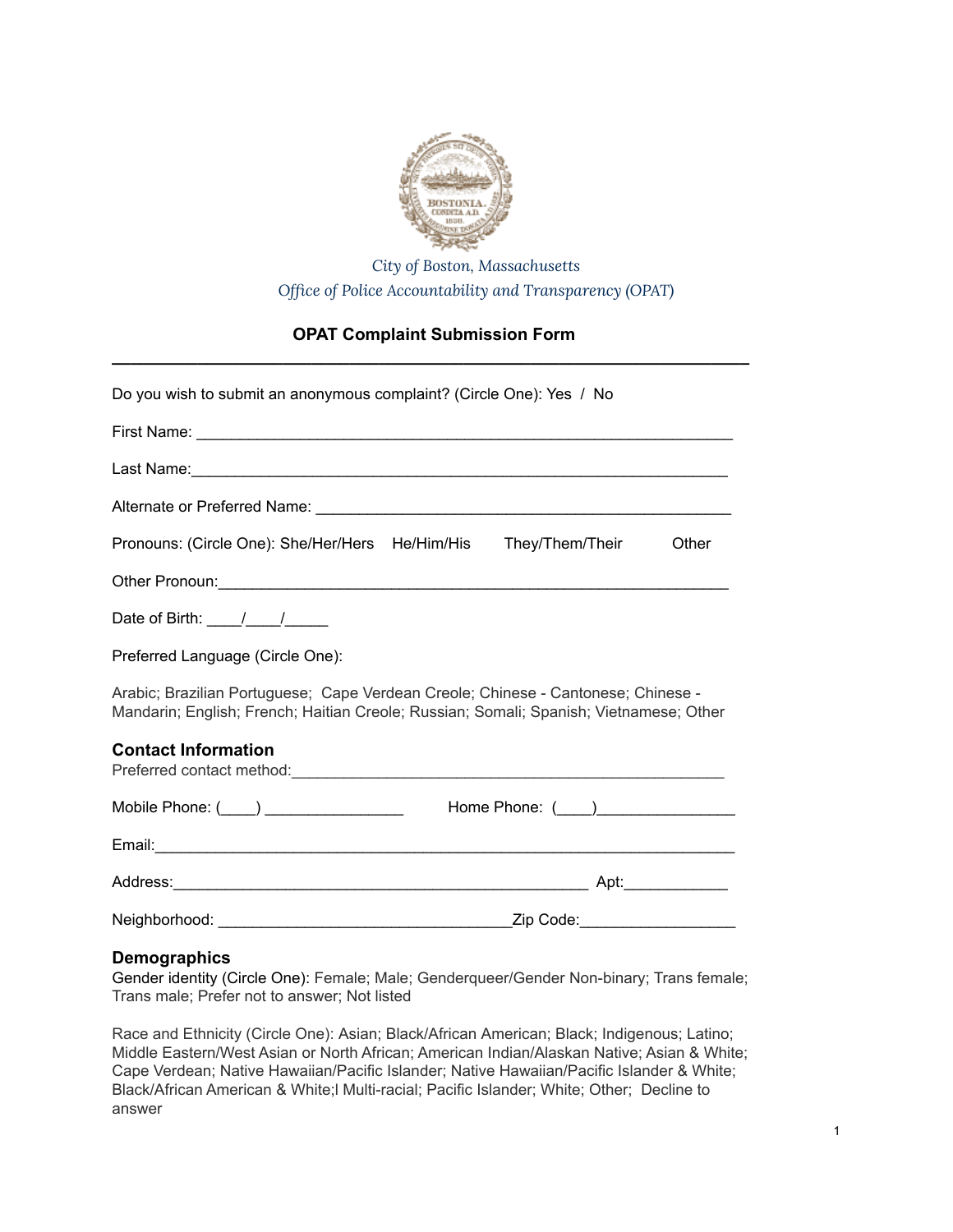Sexual orientation /identity (Circle One): BisexualGay; Lesbian/Same Gender Loving; Questioning/Unsure; Straight/Heterosexual; Decline to answer; Not listed

| <b>Incident Information</b><br>Date of Incident: $\frac{1}{\sqrt{1-\frac{1}{2}}}$<br>Time of Incident: ______ am / pm                                                                                                                                                                                                                                             |  |  |  |  |  |  |  |
|-------------------------------------------------------------------------------------------------------------------------------------------------------------------------------------------------------------------------------------------------------------------------------------------------------------------------------------------------------------------|--|--|--|--|--|--|--|
| Citation Number: _____________                                                                                                                                                                                                                                                                                                                                    |  |  |  |  |  |  |  |
| Incident neighborhood (Circle One): Allston; Back Bay; Bay Village; Beacon Hill; Brighton;<br>Charlestown; China - Leather District; Dorchester; Downtown; East Boston; Fenway -<br>Kenmore; Hyde Park; Jamaica Plain; Mattapan; Mid-Dorchester; Mission Hill; North End;<br>Roslindale; Roxbury; South Boston; South End; West End; West Roxbury; Wharf District |  |  |  |  |  |  |  |
| Incident precinct (Circle One): BPD HQ; A-1 & A-15; A-7; B-2; B-3; C-6; C-11; D-4; D-14; E-5;<br>E-13; E-18                                                                                                                                                                                                                                                       |  |  |  |  |  |  |  |
| Were you arrested during this incident? Yes / No                                                                                                                                                                                                                                                                                                                  |  |  |  |  |  |  |  |
| Were you injured? Yes / No                                                                                                                                                                                                                                                                                                                                        |  |  |  |  |  |  |  |
|                                                                                                                                                                                                                                                                                                                                                                   |  |  |  |  |  |  |  |
|                                                                                                                                                                                                                                                                                                                                                                   |  |  |  |  |  |  |  |
| <b>Officer Information</b>                                                                                                                                                                                                                                                                                                                                        |  |  |  |  |  |  |  |
| <b>First Officer</b>                                                                                                                                                                                                                                                                                                                                              |  |  |  |  |  |  |  |
| Name:                                                                                                                                                                                                                                                                                                                                                             |  |  |  |  |  |  |  |
| Badge:                                                                                                                                                                                                                                                                                                                                                            |  |  |  |  |  |  |  |
| Description:                                                                                                                                                                                                                                                                                                                                                      |  |  |  |  |  |  |  |
| Second Officer<br>Name:                                                                                                                                                                                                                                                                                                                                           |  |  |  |  |  |  |  |
| Badge:                                                                                                                                                                                                                                                                                                                                                            |  |  |  |  |  |  |  |
| Description:                                                                                                                                                                                                                                                                                                                                                      |  |  |  |  |  |  |  |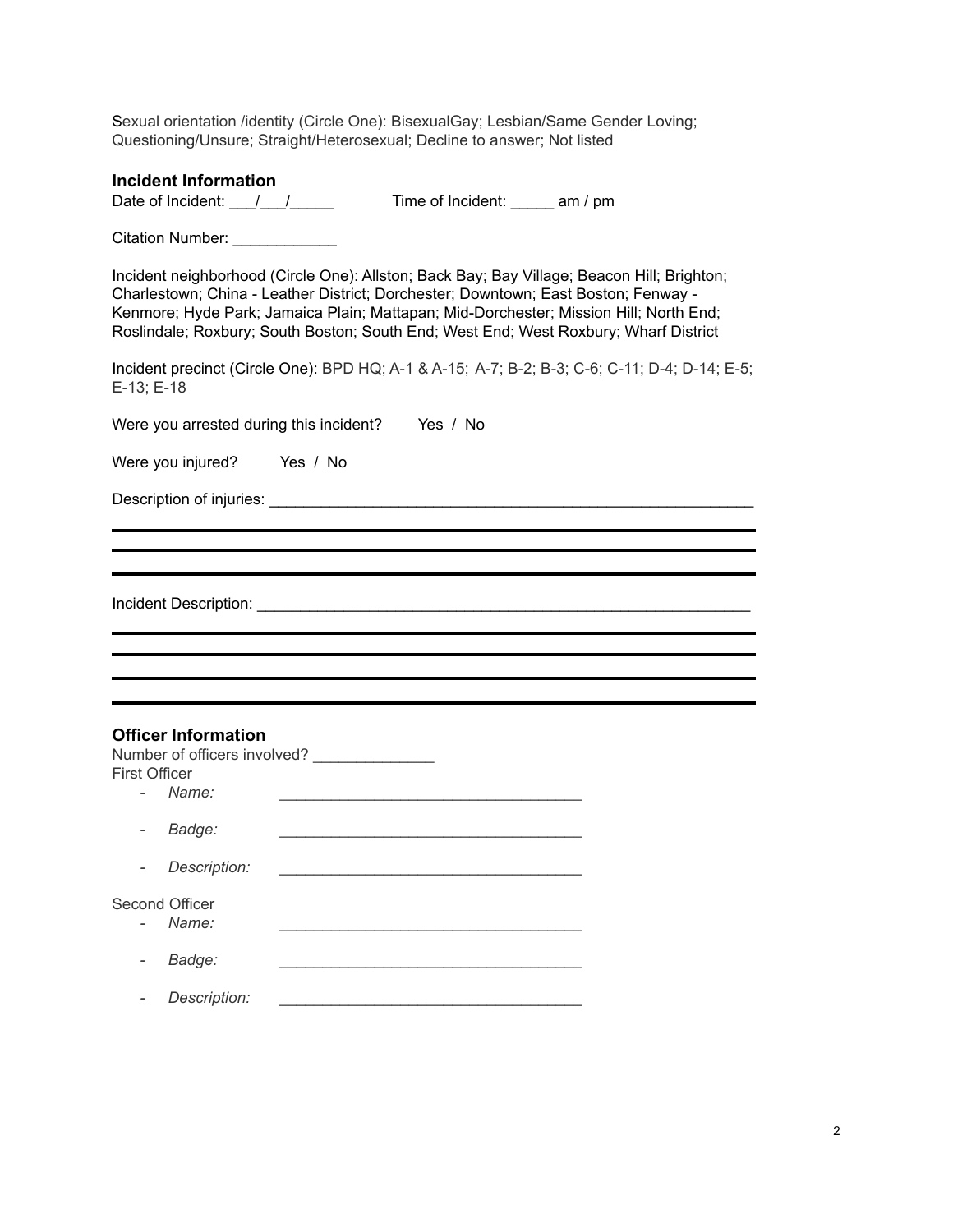| <b>Third Officer</b>                                                                                                                 |  |
|--------------------------------------------------------------------------------------------------------------------------------------|--|
| Name:<br>$\overline{\phantom{0}}$                                                                                                    |  |
| Badge:<br>$\overline{\phantom{a}}$                                                                                                   |  |
| Description:<br>$\overline{\phantom{0}}$<br>Fourth Officer<br>- Name:                                                                |  |
| Badge:<br>$\qquad \qquad -$<br>Description:<br>$\overline{\phantom{0}}$<br><b>Fifth Officer</b><br>Name:<br>$\overline{\phantom{0}}$ |  |
| Badge:                                                                                                                               |  |
| Description:                                                                                                                         |  |

More than five officers involved? Please add any additional information:

#### **Police Vehicle Information**

Number of Police vehicles were involved? \_\_\_\_\_\_\_\_\_\_\_\_\_\_\_\_\_\_\_\_\_

### First Vehicle

*- Type: \_\_\_\_\_\_\_\_\_\_\_\_\_\_\_\_\_\_\_\_\_\_\_\_\_\_\_\_\_\_\_\_\_\_\_\_\_* - *Number: \_\_\_\_\_\_\_\_\_\_\_\_\_\_\_\_\_\_\_\_\_\_\_\_\_\_\_\_\_\_\_\_\_\_\_\_\_* - *Description:* \_\_\_\_\_\_\_\_\_\_\_\_\_\_\_\_\_\_\_\_\_\_\_\_\_\_\_\_\_\_\_\_\_\_\_\_\_\_ Second Vehicle *- Type: \_\_\_\_\_\_\_\_\_\_\_\_\_\_\_\_\_\_\_\_\_\_\_\_\_\_\_\_\_\_\_\_\_\_\_\_\_\_* - *Number: \_\_\_\_\_\_\_\_\_\_\_\_\_\_\_\_\_\_\_\_\_\_\_\_\_\_\_\_\_\_\_\_\_\_\_\_\_\_* - *Description: \_\_\_\_\_\_\_\_\_\_\_\_\_\_\_\_\_\_\_\_\_\_\_\_\_\_\_\_\_\_\_\_\_\_\_\_\_\_* Third Vehicle *- Type: \_\_\_\_\_\_\_\_\_\_\_\_\_\_\_\_\_\_\_\_\_\_\_\_\_\_\_\_\_\_\_\_\_\_\_\_\_\_* - *Number: \_\_\_\_\_\_\_\_\_\_\_\_\_\_\_\_\_\_\_\_\_\_\_\_\_\_\_\_\_\_\_\_\_\_\_\_\_\_* - *Description: \_\_\_\_\_\_\_\_\_\_\_\_\_\_\_\_\_\_\_\_\_\_\_\_\_\_\_\_\_\_\_\_\_\_\_\_\_\_*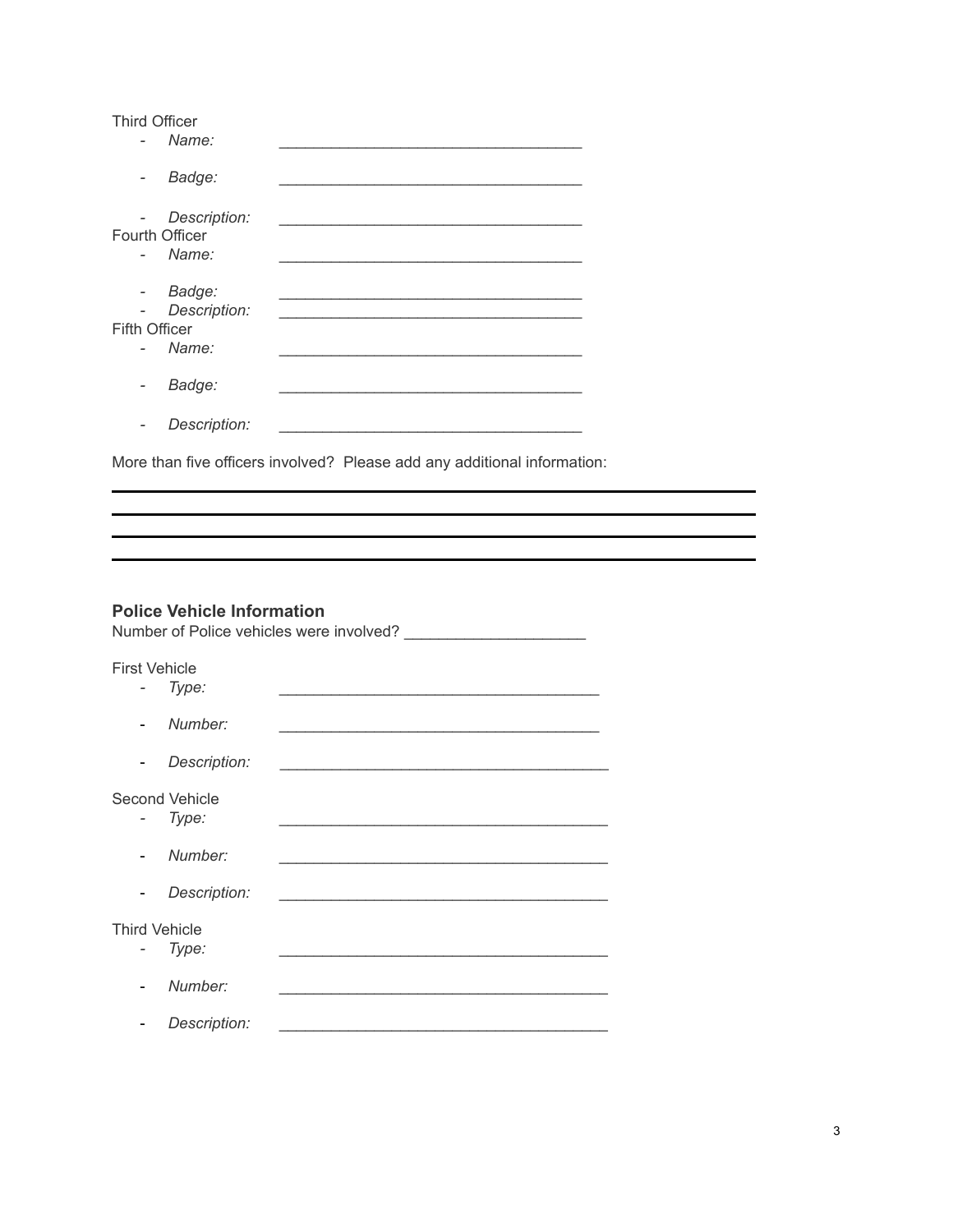| <b>Fourth Vehicle</b>    | Type:                                |                                                                                                                        |            |                                                                                                                                                                                                                                      |
|--------------------------|--------------------------------------|------------------------------------------------------------------------------------------------------------------------|------------|--------------------------------------------------------------------------------------------------------------------------------------------------------------------------------------------------------------------------------------|
|                          | Number:                              |                                                                                                                        |            |                                                                                                                                                                                                                                      |
|                          | Description:                         |                                                                                                                        |            |                                                                                                                                                                                                                                      |
| <b>Fifth Vehicle</b>     | Type:                                |                                                                                                                        |            |                                                                                                                                                                                                                                      |
|                          | Number:<br>Description:              | <u> 1950 - Johann John Stone, market fan de Fryske kunstne fan de Amerikaanske kunstne fan de Amerikaanske kunstne</u> |            |                                                                                                                                                                                                                                      |
|                          |                                      | More than five vehicles involved? – Please add additional information:                                                 |            |                                                                                                                                                                                                                                      |
|                          |                                      |                                                                                                                        |            | ,我们也不会有什么。""我们的人,我们也不会有什么?""我们的人,我们也不会有什么?""我们的人,我们也不会有什么?""我们的人,我们也不会有什么?""我们的人                                                                                                                                                     |
|                          |                                      |                                                                                                                        |            |                                                                                                                                                                                                                                      |
|                          | <b>Witness Information</b>           | How many witnesses? _______________                                                                                    |            |                                                                                                                                                                                                                                      |
| <b>First Witness</b>     |                                      |                                                                                                                        |            | First Name: <u>Name: Name: Name: Name: Name: Name: Name: Name: Name: Name: Name: Name: Name: Name: Name: Name: Name: Name: Name: Name: Name: Name: Name: Name: Name: Name: Name: Name: Name: Name: Name: Name: Name: Name: Name:</u> |
| $\overline{\phantom{a}}$ |                                      |                                                                                                                        |            | Email: Phone: ( )                                                                                                                                                                                                                    |
|                          |                                      |                                                                                                                        |            |                                                                                                                                                                                                                                      |
|                          | <b>Second Witness</b><br>First Name: |                                                                                                                        | Last Name: |                                                                                                                                                                                                                                      |
| $\overline{\phantom{a}}$ |                                      |                                                                                                                        |            |                                                                                                                                                                                                                                      |
|                          |                                      |                                                                                                                        |            |                                                                                                                                                                                                                                      |
| <b>Third Witness</b>     |                                      |                                                                                                                        |            |                                                                                                                                                                                                                                      |
|                          |                                      |                                                                                                                        |            |                                                                                                                                                                                                                                      |
|                          |                                      |                                                                                                                        |            |                                                                                                                                                                                                                                      |
| $\overline{\phantom{a}}$ |                                      |                                                                                                                        |            | Witness Involvement: North American Contract of the American Contract of the American Contract of the American                                                                                                                       |